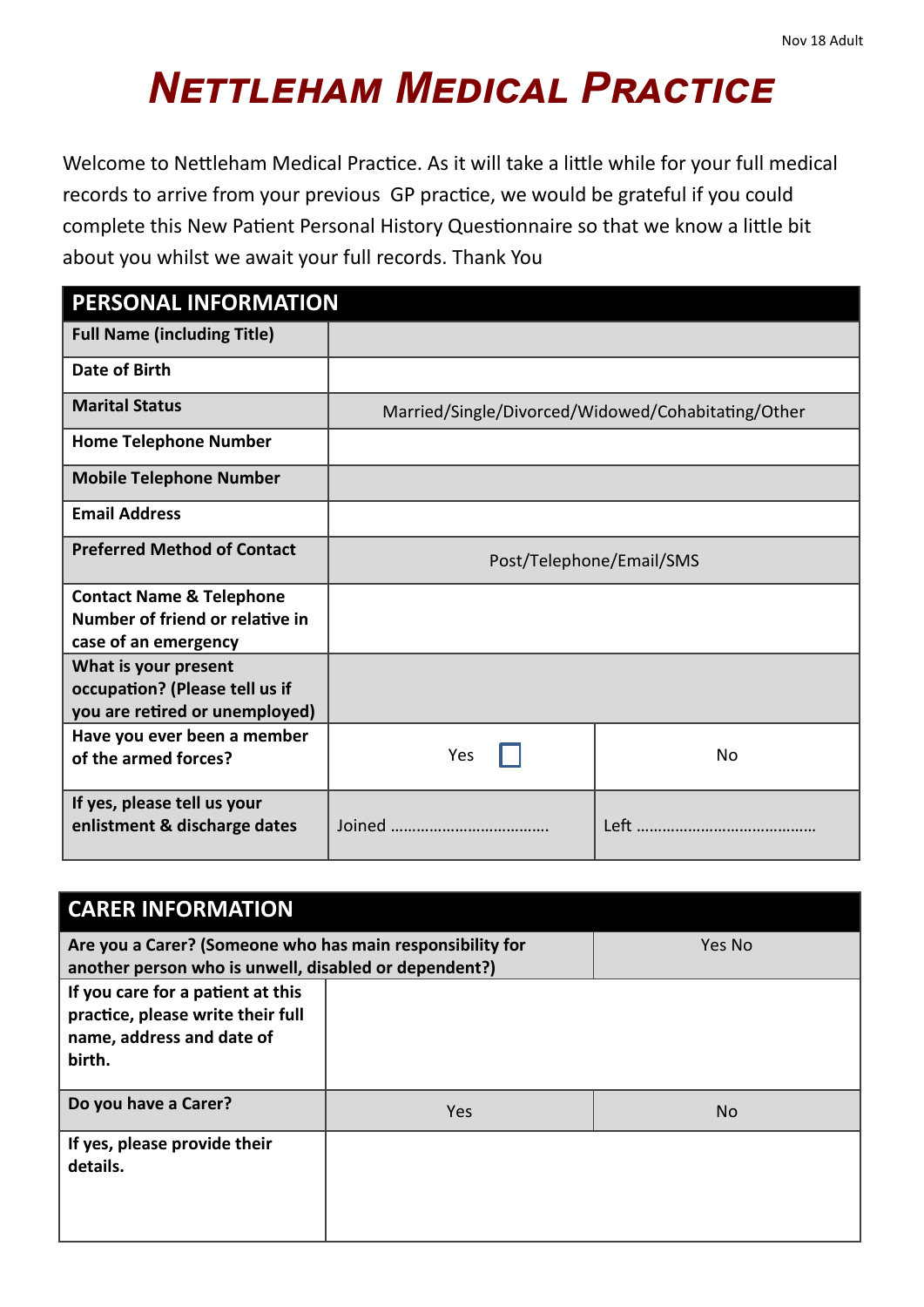| <b>YOUR HEALTH</b>                                                                                                                                                                                                   |                                                   |           |
|----------------------------------------------------------------------------------------------------------------------------------------------------------------------------------------------------------------------|---------------------------------------------------|-----------|
| Do you have an Advanced<br><b>Directive (living will)?</b><br>An advance decision allows you<br>to express your wishes to refuse<br>medical treatment in future. It is<br>sometimes referred to as a living<br>will. | Yes<br>Please provide the practice with<br>а сору | <b>No</b> |
| Do you have a lasting Power of<br><b>Attorney for Health &amp; Wellbeing</b><br>(LPA)?                                                                                                                               | Yes<br>Please provide the practice with<br>а сору | No        |
| Do you have any allergies?<br>Please specify drug and non<br>drug ones.                                                                                                                                              | Yes                                               | <b>No</b> |
| <b>Please list any CURRENT</b><br>medical problems.                                                                                                                                                                  |                                                   |           |
| <b>Please list past illnesses</b><br>including the year                                                                                                                                                              |                                                   |           |
| Please list past operations and<br>the year.                                                                                                                                                                         |                                                   |           |
| Please list your current<br>medications or supply a list.                                                                                                                                                            |                                                   |           |
| Please list any 'over the<br>counter' medications that you<br>take                                                                                                                                                   |                                                   |           |
| Would you like to nominate a pharmacy for your prescriptions to<br>be sent to? (non dispensing patients only)                                                                                                        |                                                   |           |
| Do you have any other<br>problems that you feel your GP<br>should know about?                                                                                                                                        |                                                   |           |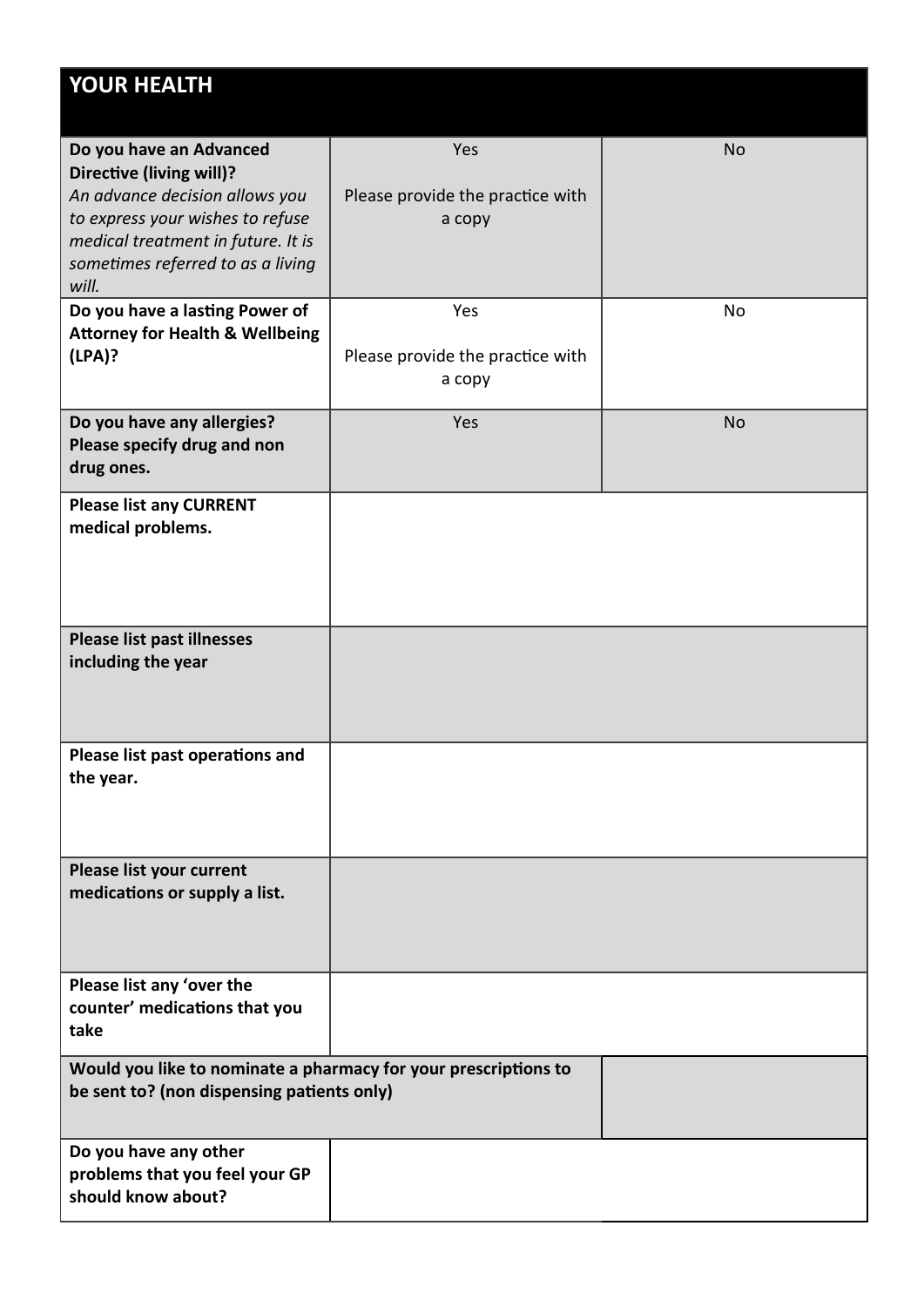## **FAMILY HISTORY**

## *Tell us about your parents/siblings (i.e. direct blood relations NOT half siblings)*

| Relation | <b>Serious Illness &amp; Age</b> | <b>Cause of Death &amp; Age</b> |
|----------|----------------------------------|---------------------------------|
|          |                                  |                                 |
|          |                                  |                                 |
|          |                                  |                                 |
|          |                                  |                                 |
|          |                                  |                                 |
|          |                                  |                                 |
|          |                                  |                                 |

| <b>SPECIAL REQUIREMENTS</b>                                                                                             |     |     |
|-------------------------------------------------------------------------------------------------------------------------|-----|-----|
| Do you consider yourself to<br>have any learning disabilities<br>(such as dyslexia etc)?<br>If yes, please give details | Yes | No  |
| Do you have any sensory<br>difficulties i.e. blind, deaf?<br>If yes, please give details                                | Yes | No. |

## **FEMALES ONLY**

| Do you currently use any         | Yes | No |
|----------------------------------|-----|----|
| contraceptive medication?        |     |    |
|                                  |     |    |
| Do you take Oral                 |     |    |
| Contraceptives?                  |     |    |
| please give full details of last |     |    |
| prescription                     |     |    |
| Do you have regular Depo         |     |    |
| <b>Provera injections?</b>       |     |    |
| please give full details of last |     |    |
| Injection-Where & when           |     |    |
| Do you have a contraceptive      |     |    |
| implant at present?              |     |    |
| please give full details of last |     |    |
| fitting-Where & when             |     |    |
| Do you have a coil/IUCD fitted?  |     |    |
| please give full details of last |     |    |
| fitting-Where & when             |     |    |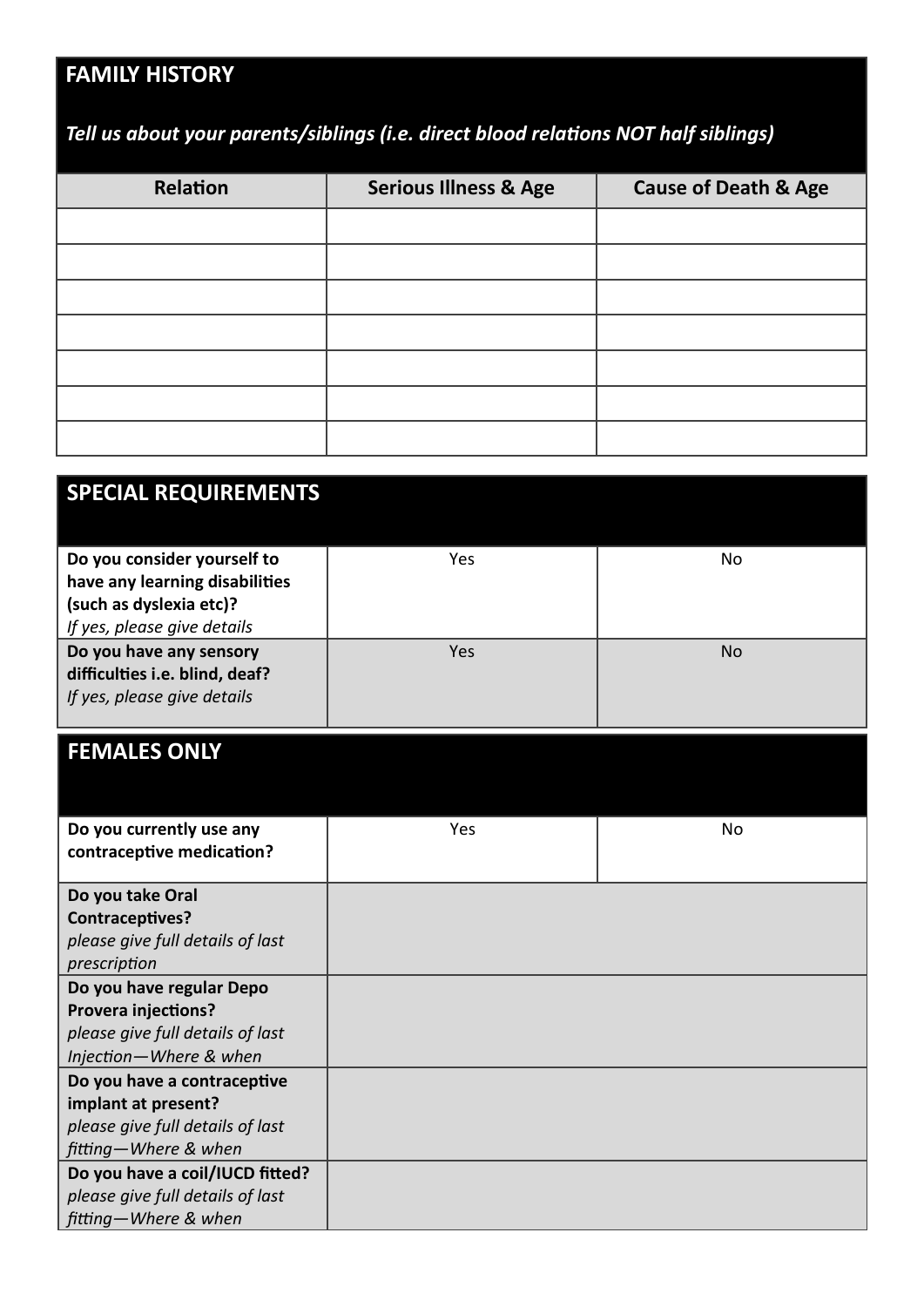| <b>LIFESTYLE</b>                                                                                                                            |                                                                                                                                 |                                                                                                      |
|---------------------------------------------------------------------------------------------------------------------------------------------|---------------------------------------------------------------------------------------------------------------------------------|------------------------------------------------------------------------------------------------------|
| It is important that your GP knows how much alcohol you consume.<br>For the following questions, please tick the answer which best applies. |                                                                                                                                 |                                                                                                      |
| <b>1. MEN:</b>                                                                                                                              | How often do you have EIGHT or more drinks on ONE occasion?<br>WOMEN: How often do you have SIX or more drinks on ONE occasion? |                                                                                                      |
| 1<br>O<br>Never <sup>1</sup><br>Less<br>Than monthly                                                                                        | 2<br>Monthly<br>Weekly                                                                                                          | 4<br>Daily or<br>almost daily                                                                        |
| before because you had been drinking?                                                                                                       | 2. How often during the last year have you been unable to remember what happened the night                                      |                                                                                                      |
| 1<br>Never<br>Less<br>Than monthly                                                                                                          | 2<br>Monthly<br>Weekly                                                                                                          | 3<br>4<br>Daily or<br>almost daily                                                                   |
| drinking?                                                                                                                                   |                                                                                                                                 | 3. How often during the last year have you failed to do what was normally expected of you because of |
| 1<br><b>Never</b><br>Less<br>Than monthly                                                                                                   | Monthly<br>Weekly                                                                                                               | 4<br>Daily or<br>almost daily                                                                        |
| your drinking or suggested you cut down?                                                                                                    | 4. In the last year has a relative or friend, or a doctor or other health worker been concerned about                           |                                                                                                      |
| $\mathbf 0$<br><b>No</b>                                                                                                                    | $\overline{2}$<br>Yes on one occasion                                                                                           | 4<br>Yes on more than<br>one occasion                                                                |
| How many drinks do you consume per week?                                                                                                    |                                                                                                                                 |                                                                                                      |
|                                                                                                                                             | Note: 1 Drink = $1/2$ pint of beer or 1 glass of wine or 1 single spirit *                                                      |                                                                                                      |
|                                                                                                                                             | * Taken from the Manual for the Fast Alcohol Screening Test (FAST)                                                              |                                                                                                      |
| <b>SMOKING STATUS</b><br>Remember smoking can harm your health. Please tell us if you do/ do not smoke                                      |                                                                                                                                 |                                                                                                      |
| A. I have never smoked                                                                                                                      |                                                                                                                                 |                                                                                                      |
| B. I used to smoke but I do not smoke now                                                                                                   |                                                                                                                                 |                                                                                                      |
| C. I do smoke and I do not want help in giving up at the moment                                                                             |                                                                                                                                 |                                                                                                      |
| D. I do smoke and would like help in giving up. (Help to stop<br>smoking is available at the practice?)                                     |                                                                                                                                 |                                                                                                      |
|                                                                                                                                             | How many cigarettes do you smoke each week?                                                                                     |                                                                                                      |
| If you are a smoker:                                                                                                                        |                                                                                                                                 |                                                                                                      |
|                                                                                                                                             | If you are a pipe smoker, how many times per week?                                                                              |                                                                                                      |